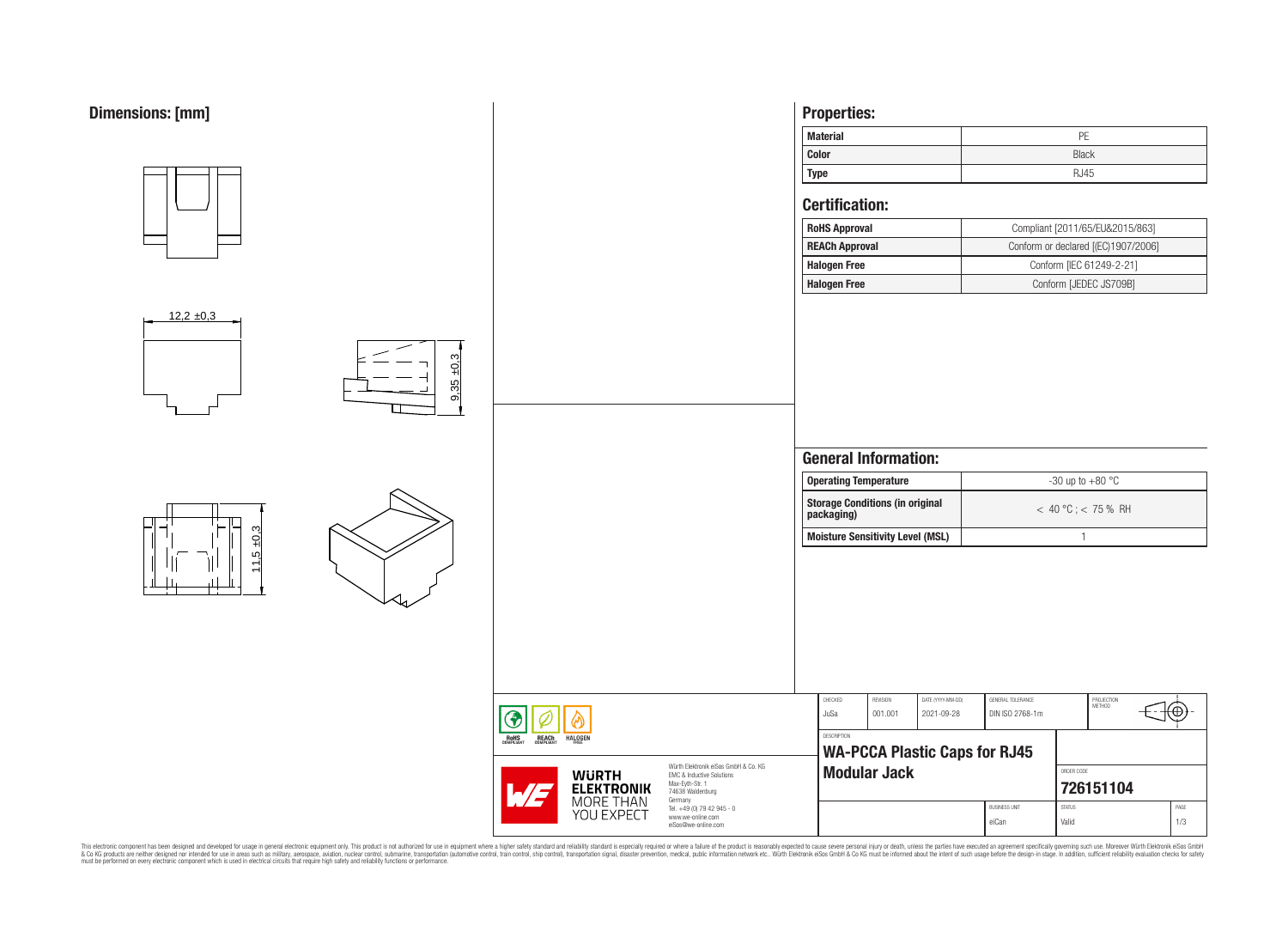# **Cautions and Warnings:**

# **The following conditions apply to all goods within the product series of WA-PCCA of Würth Elektronik eiSos GmbH & Co. KG:**

### **General:**

- This mechanical component is designed and manufactured for use in general electronic equipment.
- Würth Elektronik must be asked for written approval (following the PPAP procedure) before incorporating the components into any equipment in fields such as military, aerospace, aviation, nuclear control, submarine, transportation (automotive control, train control, ship control), transportation signal, disaster prevention, medical, public information network, etc. where higher safety and reliability are especially required and/or if there is the possibility of direct damage or human injury.
- Mechanical components that will be used in safety-critical or high-reliability applications, should be pre-evaluated by the customer.
- The component is designed and manufactured to be used within the datasheet specified values. If the usage and operation conditions specified in the datasheet are not met, the component may be damaged or dissolved.
- Do not drop or impact the components, the component may be damaged.<br>• Wirth Elektronik products are qualified according to international standard
- Würth Elektronik products are qualified according to international standards, which are listed in each product reliability report. Würth Elektronik does not warrant any customer qualified product characteristics beyond Würth Elektroniks' specifications, for its validity and sustainability over time.
- The responsibility for the function of the application of the customer specific products and use in a particular customer design is always the full and autonomous responsibility of the customer. All technical specification for standard products also apply to customer specific products.

### **Product Specific:**

### **Cleaning and Washing:**

- Washing agents used during the production to clean the customer application might damage or change the characteristics of the components. Washing agents may have a negative effect on the long-term functionality of the product.
- Using a brush during the cleaning process may damage the component. Therefore, we do not recommend using a brush during the PCB cleaning process.

# **Potting and Coating:**

• If the product is potted in the customer application, the potting material might shrink or expand during and after hardening. Shrinking could lead to an incomplete seal, allowing contaminants into the components. Expansion could damage the components. We recommend a manual inspection after potting or coating to avoid these effects.

### **Storage Conditions:**

- A storage of Würth Elektronik products for longer than 12 months is not recommended. Within other effects, the terminals may suffer degradation, resulting in bad processability. Therefore, all products shall be used within the period of 12 months based on the day of shipment.
- Do not expose the components to direct sunlight.<br>• The storage conditions in the original packaging
- The storage conditions in the original packaging are defined according to DIN EN 61760-2.
- The storage conditions stated in the original packaging apply to the storage time and not to the transportation time of the components.

### **Packaging:**

• The packaging specifications apply only to purchase orders comprising whole packaging units. If the ordered quantity exceeds or is lower than the specified packaging unit, packaging in accordance with the packaging specifications cannot be ensured.

### **Handling:**

- The maximum permissible torques must be complied with to prevent mechanical destruction of the component and PCB.
- If a component is pre-assembled with an adhesive tape, the adhesive duration cannot be guaranteed. This depends on the surface where the component will be mounted on. It also depends on the environmental conditions the component is exposed to. The customer has to evaluate this for his specific application.
- Violation of the technical product specifications will void the warranty.
- Coated metal parts may have spots and/or deposits because of the rinsing and drying process during plating. The storage and processability are not affected.
- The temperature rise of the component must be taken into consideration. The operating temperature is comprised of ambient temperature and temperature rise of the component.The operating temperature of the component shall not exceed the maximum temperature specified.

These cautions and warnings comply with the state of the scientific and technical knowledge and are believed to be accurate and reliable. However, no responsibility is assumed for inaccuracies or incompleteness.

| <b>HALOGEN</b><br><b>REACH</b><br>COMPLIANT<br><b>ROHS</b><br>COMPLIANT<br>Würth Flektronik eiSos GmbH & Co. KG<br><b>WURTH</b><br><b>FMC &amp; Inductive Solutions</b><br>Max-Evth-Str. 1<br><b>ELEKTRONIK</b><br>74638 Waldenburg |                                                                        | CHECKED<br>JuSa                                            | REVISION<br>DATE (YYYY-MM-DD)<br>GENERAL TOLERANCE<br>DIN ISO 2768-1m<br>001.001<br>2021-09-28 |  |                               | PROJECTION<br>METHOD   |                         |  | ₩           |
|-------------------------------------------------------------------------------------------------------------------------------------------------------------------------------------------------------------------------------------|------------------------------------------------------------------------|------------------------------------------------------------|------------------------------------------------------------------------------------------------|--|-------------------------------|------------------------|-------------------------|--|-------------|
|                                                                                                                                                                                                                                     |                                                                        | <b>DESCRIPTION</b><br><b>WA-PCCA Plastic Caps for RJ45</b> |                                                                                                |  |                               |                        |                         |  |             |
|                                                                                                                                                                                                                                     |                                                                        | Germany                                                    | <b>Modular Jack</b>                                                                            |  |                               |                        | ORDER CODE<br>726151104 |  |             |
| MORE THAN<br>YOU EXPECT                                                                                                                                                                                                             | Tel. +49 (0) 79 42 945 - 0<br>www.we-online.com<br>eiSos@we-online.com |                                                            |                                                                                                |  | <b>BUSINESS UNIT</b><br>eiCan | <b>STATUS</b><br>Valid |                         |  | PAGE<br>2/3 |

This electronic component has been designed and developed for usage in general electronic equipment only. This product is not authorized for use in equipment where a higher safety standard and reliability standard si espec & Ook product a label and the membed of the seasuch as marked and as which such a membed and the such assume that income in the seasuch and the simulation and the such assume that include to the such a membed and the such